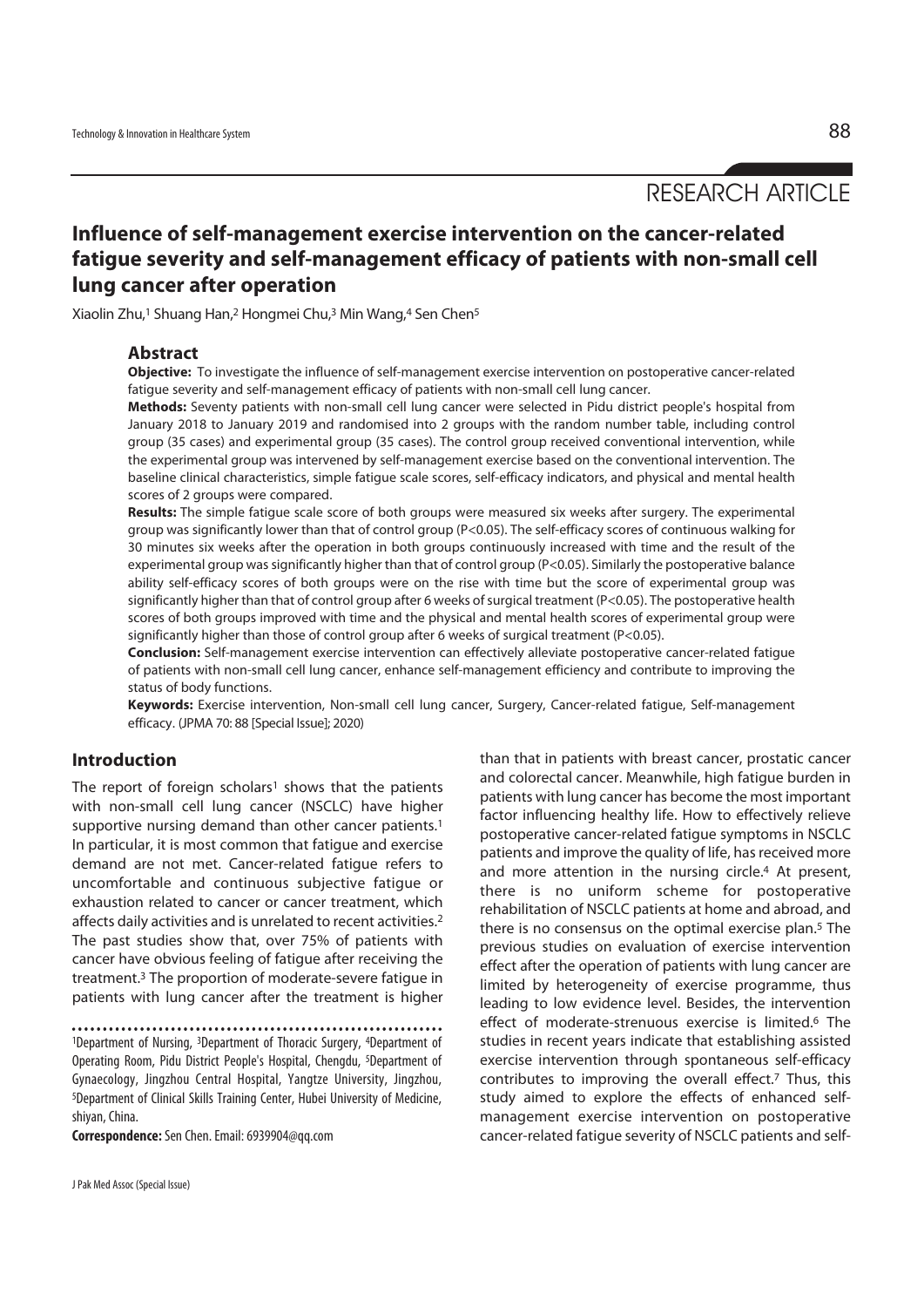management efficacy and provide more references for formulating follow-up rehabilitation nursing scheme.

# **Patients and Methods**

Seventy NSCLC postoperative patients treated in our hospital from January 2018 to January 2019 were selected and divided into control group (35 cases) and experiment group (35 cases) with random number Table. During grouping with random number table, if  $> 0.5$ , the patient was classified into the control group; if  $< 0.5$ , the patient was classified into the experiment group.

**Inclusion criteria:** definitely diagnosed with NSCLC through surgical pathological examination; age  $> 21$ years; preoperative KPS score  $\geq$  70; stable condition of illness before and after the operation; accepted and completed telephone follow-up, able to communicate normally. Exclusion criteria: visual, hearing or language impairment; distant metastasis; accepted neoadjuvant chemoradiotherapy; epileptic seizure; dementia and incomplete clinical data. The research programme was approved by the Ethics Committee, and patients and their family members signed the informed consent form.

Conventional rehabilitation intervention was adopted for the control group. The clinician made the corresponding recovery scheme according to the patient's condition. After the operation, the trained nursing personnel conducted telephone follow-up and collected relevant evaluation data before the operation, the 3rd day after the operation, the 1st, 2nd, 3rd, 4th, 5th and 6th weeks after the operation. Based on the control group, enhanced self-management exercise intervention was used for the experiment group, including; Nursing personnel conducted telephone interview within 24 hours after hospital discharge to confirm whether the patient had been well prepared, and the standard is that VAS score of key symptoms including pain, fatigue, emesis and dyspnoea was  $\leq$  5. The first door-to-door follow-up visit was carried out on the 3rd day of discharge. The nursing personnel completed exercise intervention guidance through door-to-door propaganda and education or providing video materials. The telephone follow-up was conducted within 24 hours after the first door-to-door follow-up visit to answer the questions that the patients and family members were concerned about; The nursing personnel conducted the second door-to-door follow-up visit in the 2nd week after the operation, and carried out telephone follow-up in the 3rd-6th weeks. In the follow-up visit, the nursing personnel checked and analyzed patients' exercise intervention diaries, guided patients for self-management intervention according to self-efficacy and dynamically

adjusted the exercise prescription. The patients used structured diary format to record weekly exercise activities, including daily walking time, number of balance exercises and type. The patients walked for 5 minutes every day in the 1st week after the operation, which lasted for 5 days. At the beginning of each week, the nursing personnel evaluated patients' self-efficacy. If self-efficacy was > 70%, the daily walking time was increased by 5 minutes.

Severity evaluation of cancer-related fatigue is based on the score of brief fatigue scale. The score of each item is 0- 10. The higher score means the more severe fatigue. Three items are used to measure fatigue severity, and 6 items are used to measure the influence of 24 hour fatigue on daily functions. The total score divides 9 to gain the average score.8 Fatigue self-management efficacy was evaluated with PSEFSM scale, with the scores of 0-10. The higher score refers to stronger confidence in fatigue self-management behaviour.<sup>9</sup> The scale prepared by Hoffman et al. was adopted for evaluation of walking time self-efficacy, with the score of 0-10. The higher score means stronger self-confidence in completing 5 min walking.10 The scale prepared by Powell et al. was used for balance self-efficacy evaluation. There are 16 items in total, and the score of each item is 0-10. The higher score means the stronger self-confidence in maintaining balance.11 Functional status includes physical and mental health. Six minutes walking experiment was adopted for physical health evaluation, while SF-36 scale was applied for mental health evaluation.<sup>12</sup> The average level of physical and mental health for normal people was 50 marks. The standard score was calculated based on the score of 0-100. The higher score prompts higher level of physical and mental health.

SPSS 18.0 software was chosen to process the data. Repeated measure of variance analysis and t test were adopted for measurement data comparison, expressed with ( $\pm$  s).  $\gamma$ 2 test was employed for enumeration data comparison, expressed with %. Inspection level  $\alpha = 0.05$ . The sample size was calculated by 5 times the average number of the items in the evaluation scales, that is,  $[(9+16) \div 2] \times 5 \times 63$ . Meanwhile, considering a loss rate of 10%-20%, the sample size was identified as 70.

# **Results**

The comparison difference of baseline clinical data had no significance ( $P < 0.05$ ), as shown in Table-1.

The comparison difference of both groups in brief fatigue scale scores had no significant difference before the operation and 3days after the operation (P >0.05). The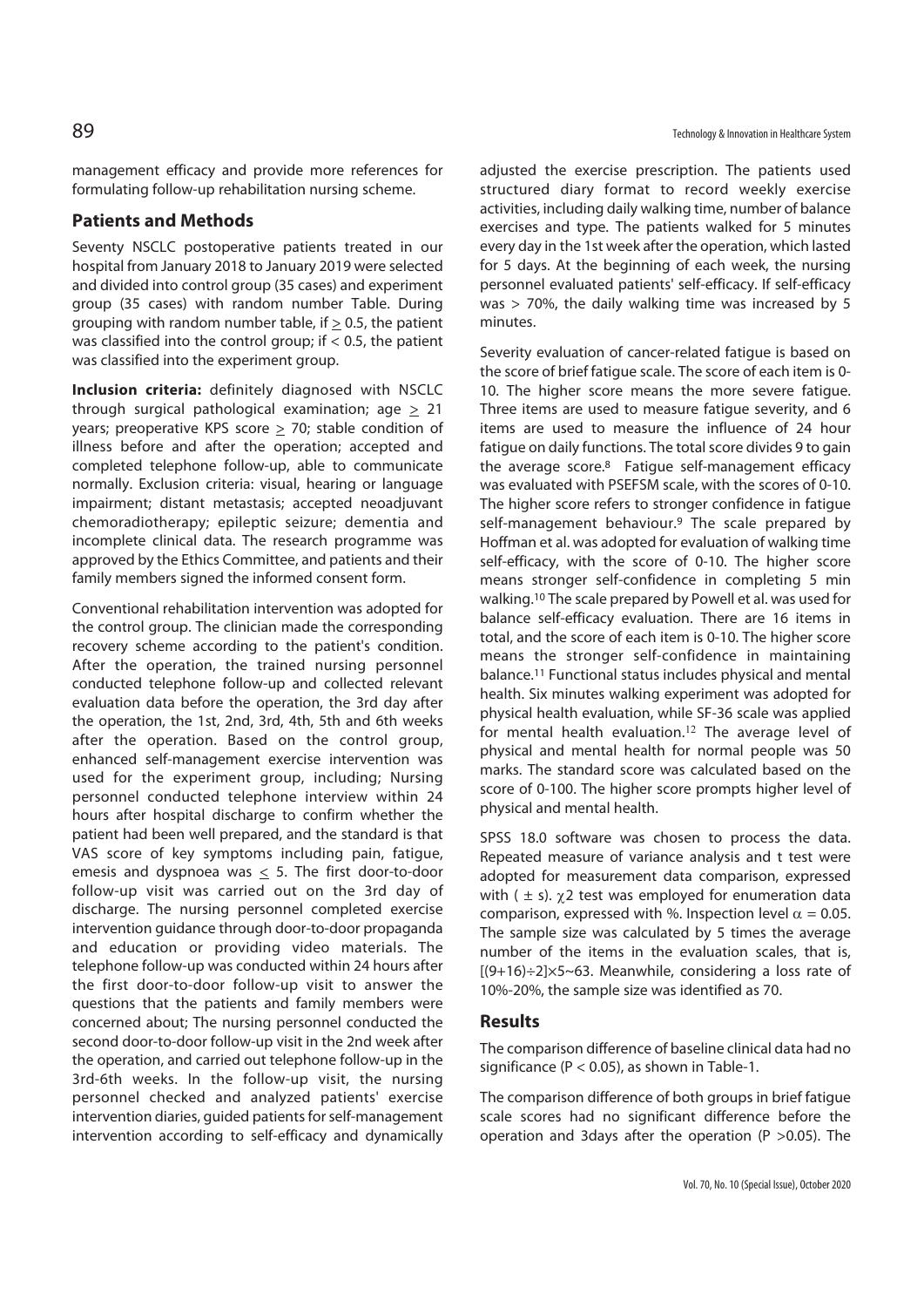### Technology & Innovation in Healthcare System  $90$

**Table-1:** Comparison of baseline clinical data.

| <b>Indicator</b>               |                          | Control group $(n = 35)$ | Experiment group ( $n = 35$ ) | P    |
|--------------------------------|--------------------------|--------------------------|-------------------------------|------|
| Gender                         | Male                     | 15                       | 13                            | 0.46 |
|                                | Female                   | 20                       | 22                            |      |
| Age (year)                     |                          | $67.21 \pm 4.68$         | $67.95 \pm 4.81$              | 0.33 |
| BMI (kg/m2)                    |                          | $24.80 \pm 4.13$         | $24.29 \pm 3.99$              | 0.41 |
| Marital status                 | Married                  | 28                       | 26                            | 0.25 |
|                                | Single                   |                          | 0                             |      |
|                                | Widowed                  | 6                        | 9                             |      |
| Working state                  | Work                     | 24                       | 22                            | 0.49 |
|                                | Retired                  | 11                       | 13                            |      |
| Degree of education            | Middle school and below  | 8                        | 10                            | 0.57 |
|                                | High school              | 16                       | 17                            |      |
|                                | Junior college and above | 11                       | 8                             |      |
| Operation method               | Thoracotomy              | 28                       | 26                            | 0.43 |
|                                | <b>VATS</b>              |                          | 9                             |      |
| Lesion resection program       | Pulmonary lobectomy      | 30                       | 28                            | 0.37 |
|                                | Wedge resection          | 5                        | 7                             |      |
| Pathological type              | Adenocarcinoma           | 27                       | 26                            | 0.50 |
|                                | Squamous carcinoma       | 8                        | 9                             |      |
| Postoperative clinical staging |                          | 22                       | 21                            | 0.82 |
|                                | Ш                        | 8                        | 10                            |      |
|                                | Ш                        | 5                        | 4                             |      |





**Figure-1:** Comparison of brief fatigue scale scores.

**Figure-2:** Comparison of fatigue self-management self-efficacy scores.

J Pak Med Assoc (Special Issue)

brief fatigue scale score of experiment group was significantly lower than that of control group 6 weeks after the operation (P <0.05). The postoperative brief fatigue scale score of experiment group continued to lower with time extension (P <0.05), while the postoperative brief fatigue scale score of control group had no obvious change with time extension ( $P > 0.05$ ), as shown in Figure-1.

The comparison differences of both groups in fatigue self-management self-efficacy scores had no significance before the operation and 3 days after the operation ( $P > 0.05$ ). The fatigue self-management self-efficacy score of experiment group was significantly higher than that of control group 6 weeks after the operation ( $P < 0.05$ ). The postoperative fatigue self-management self-efficacy score of experiment group continued to increase with time extension (P <0.05), whereas that of control group had no obvious change with time extension (P >0.05), as shown Figure-2.

The comparison differences of both groups in continuous 30 minutes walking self-efficacy scores had no significant difference before the operation and 3 days after the operation (P >0.05). The postoperative continuous 30 minutes walking self-efficacy scores of both groups improved continually with time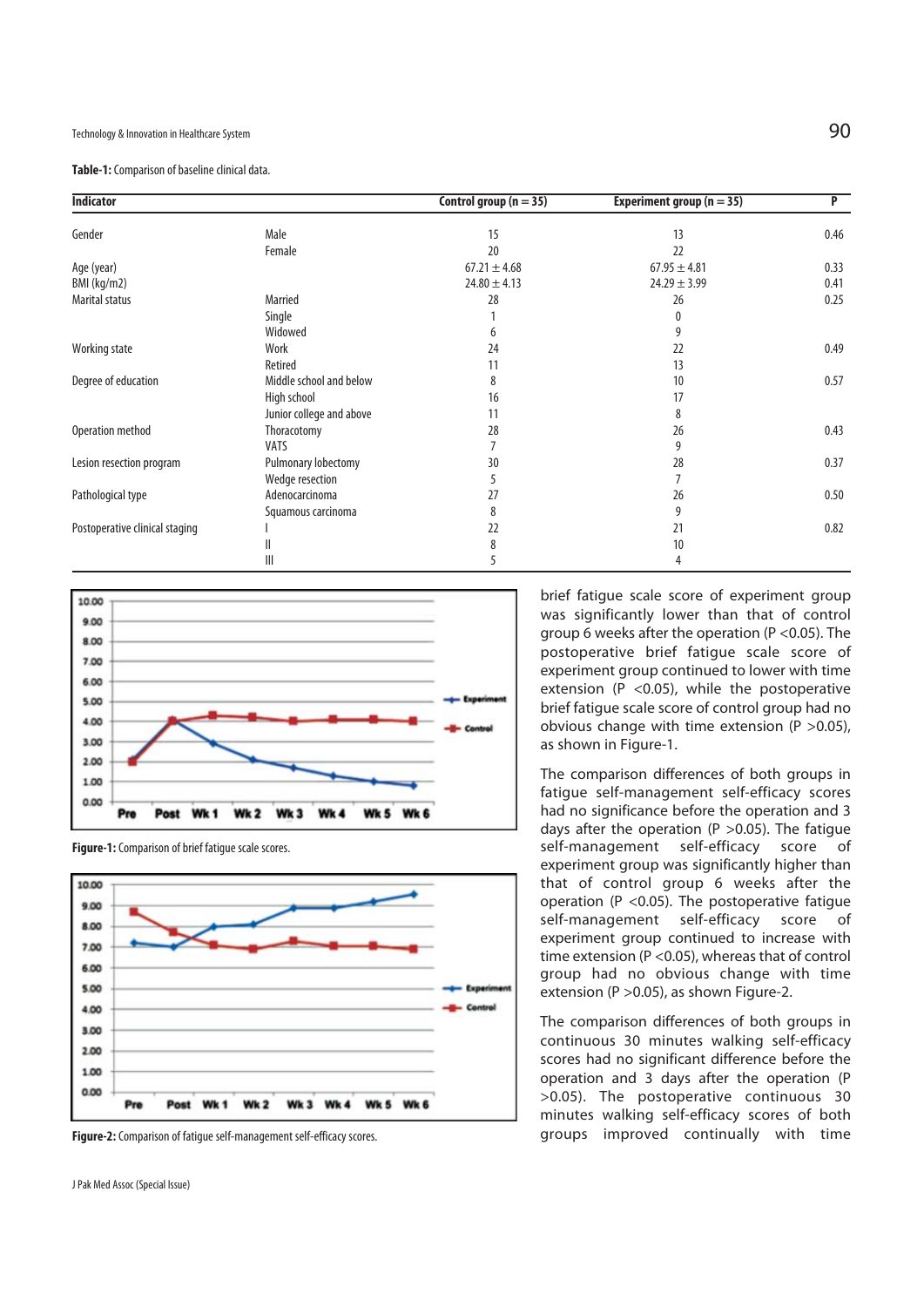

**Figure-3:** Comparison of continuous 30min walking self-efficacy scores.







**Figure-5:** Comparison of physical and mental health scores.

extension (P <0.05). Besides, the continuous 30 min walking self-efficacy score of experiment group was significantly higher than that of control group 6 weeks after the operation (P <0.05), as shown Figure-3.

The comparison differences of both groups in balance capacity self-efficacy scores had no significant difference before the operation and 3days after the operation (P >0.05). The postoperative balance capacity self-efficacy scores of both groups improved continuously with time extension (P <0.05). In addition, the postoperative balance capacity selfefficacy score of the experiment group was significantly higher than that of control group 6 weeks after the operation (P <0.05), as shown in Figure-4.

The comparison differences of both groups in physical and mental health scores of both groups had no significant difference before the operation and 3days after the operation ( $P > 0.05$ ). The physical health scores of both groups improved continuously with time extension (P <0.05). The postoperative mental health score of experiment group increased continuously with time extension (P <0.05), while the postoperative mental health score of control group had no obvious change with time extension (P > 0.05). In addition, the mental health score of experiment group was significantly higher than that of control group 6 weeks after the operation (P <0.05), as shown in Figure-5.

#### **Discussion**

The results of this study show that, cancer-related fatigue degree of experiment group lowered significantly, and self-efficacy also improved significantly, compared with the control group. Moreover, the authors observed that cancer-related fatigue degree and self-management efficacy of control group did not improve with time extension, further verifying the advantages of enhanced selfmanagement exercise intervention in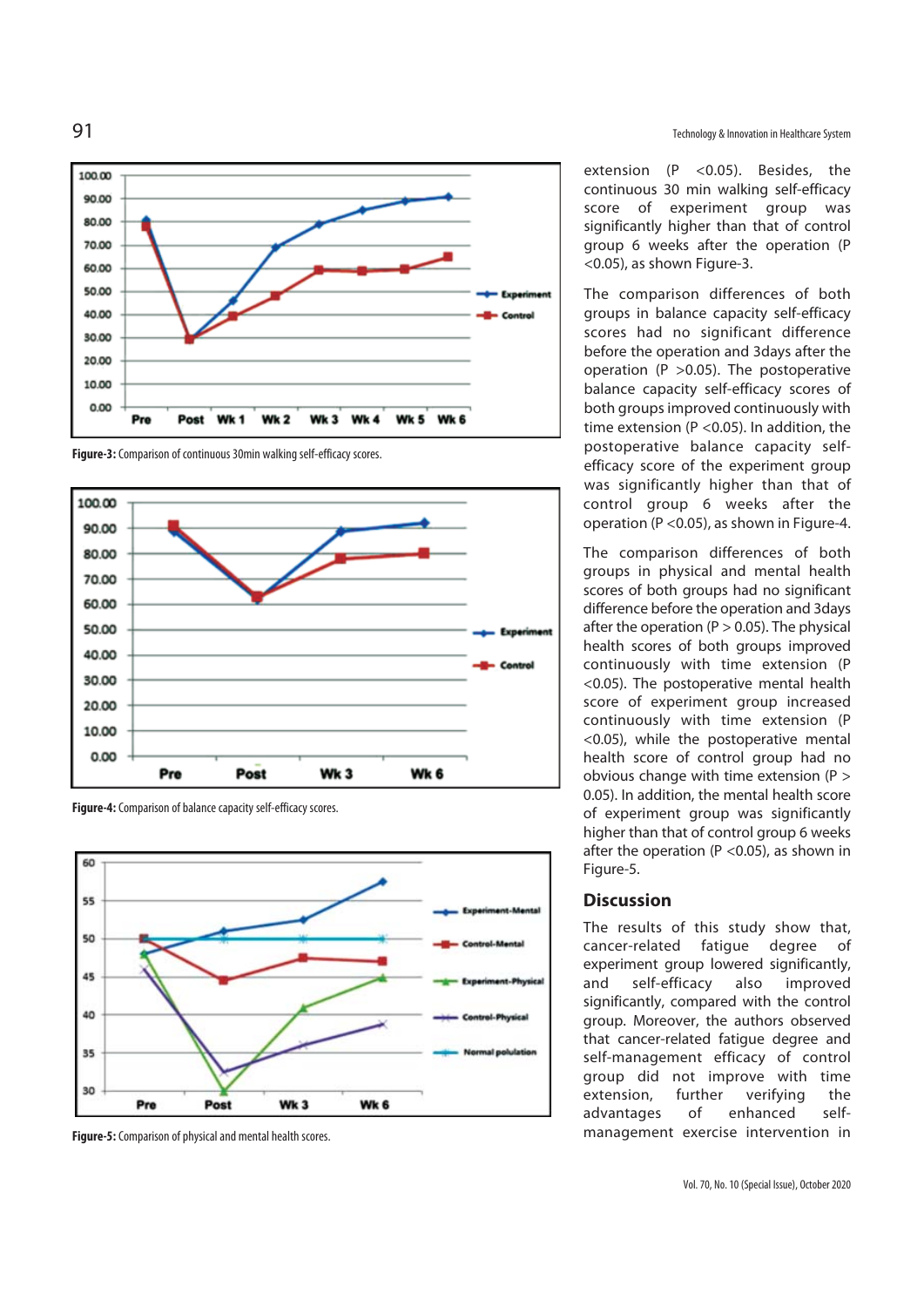Technology & Innovation in Healthcare System  $92$ 

improving cancer-related fatigue degree and selfmanagement efficacy after NSCLC operation.

Six minutes walking experiment is a major objective indicator to clinically evaluate the degree of fatigue in patients with cancer. In this study, it was used to assess patients' physical health. The results of this study show that physical health score of both groups improved continuously with time extension ( $P < 0.05$ ), and physical health score of experiment group was significantly higher than that of control group 6 weeks after the operation (P < 0.05), indicating that enhanced self-management exercise intervention can increase patients' walking distance under the state of fatigue degree relief through enhancing patients' walking exercise self-efficacy and conditioned reflex. The mental health score of experiment group was significantly higher than that of control group 6 weeks after the operation ( $P < 0.05$ ), demonstrating that exercise intervention can improve patients' physical and mental health and the two promote each other and finally form a virtuous circle, which is consistent with the previous results of scholars.13,14 Furthermore, the comparison difference of baseline clinical data of both groups had no significant difference ( $P < 0.05$ ). The age and education degree of patients had a wide difference. In the meantime, the operation basically covered main types, indicating the research conclusions are widely applicable.

Cancer-related fatigue is one of important syndromes in NSCLC patients.15 In this study, symptom severity of control group increased first from the 3rd day of the operation and maintained a stable level in the 3rd-6th weeks. Cancer-related fatique severity of experiment group presented the gradual downtrend, and recovered below the preoperative level in the 6th week of the operation. Besides, compared with the experiment group, the walking distance of control group in postoperative 6 minutes walking test was shorter. This indicator has been verified to be a key indicator reflecting the living quality and prognosis of patients with lung cancer. The reports of some scholars prompt that for the patients with lung cancer, the death risk will reduce 13% with every increase of 50 meters 6 minutes walking test distance.16 When walking distance  $> 452$  meters, the survival time of patients with lung cancer extends significantly. In this study, conventional rehabilitation exercise adopted for the control group did not include systematic exercise prescription, and patients' postoperative fatigue degree continuously kept a high level. The self-efficacy of experiment group effectively improved after the operation through walking and balance exercise, and physical and mental health level further improved.

Currently, there are just a few studies on improving functional status of NSCLC patients in the perioperative period through exercise intervention. The results of this study suggest that enhanced self-management exercise intervention has advantages in improving postoperative physical and mental health level of NSCLC patients, which complies with the previous reports that is, exercise intervention can improve physical and mental functional status.17 A foreign study about postoperative physical and mental functional status of NSCLC patients prompts that, the decline of physical functional status of patients 6 months after the operation can increase long-term risk of death.18

A retrospective study on living quality of patients with lung cancer reveals that enhancing symptom selfmanagement contributes to improving patients' longterm functional status.<sup>19-21</sup> Exercise intervention may be related to health-related living quality. In this study, physical and mental health score of experiment group was lower than the average level of normal people, but they could almost recover to the preoperative level after effective exercise intervention for 6 weeks.22,23 The author considers that, this may suggest that for the people with poor physical functional state, early enhanced selfmanagement exercise intervention contributes more to improving symptom self-management efficacy, relieving fatigue symptom and improving quality of life.

## **Conclusion**

In conclusion, enhanced self-management exercise intervention can effectively relieve postoperative cancerrelated fatigue in NSCLC patients, promote selfmanagement efficacy and contribute to improving physical functional state, without the impacts of other nutrition-related indicator, laboratory biochemical indicators, nutrient intake index and bioelectrical impedance index.

### **Limitations**

There are also some drawbacks in this study: Researchers could easily identify the groups of patients, so double blind could not be achieved; The sample size was small and the study is from a single centre, so the conclusions still remain to be verified.

#### **Disclaimer:** None.

**Conflict of Interest:** None.

**Funding Disclosure:** The Scientific and Technological Project of Shiyan City of Hubei Province(no.18Y10), the Faculty Development grants from Hubei University of Medicine(no.2016QDJZR22).